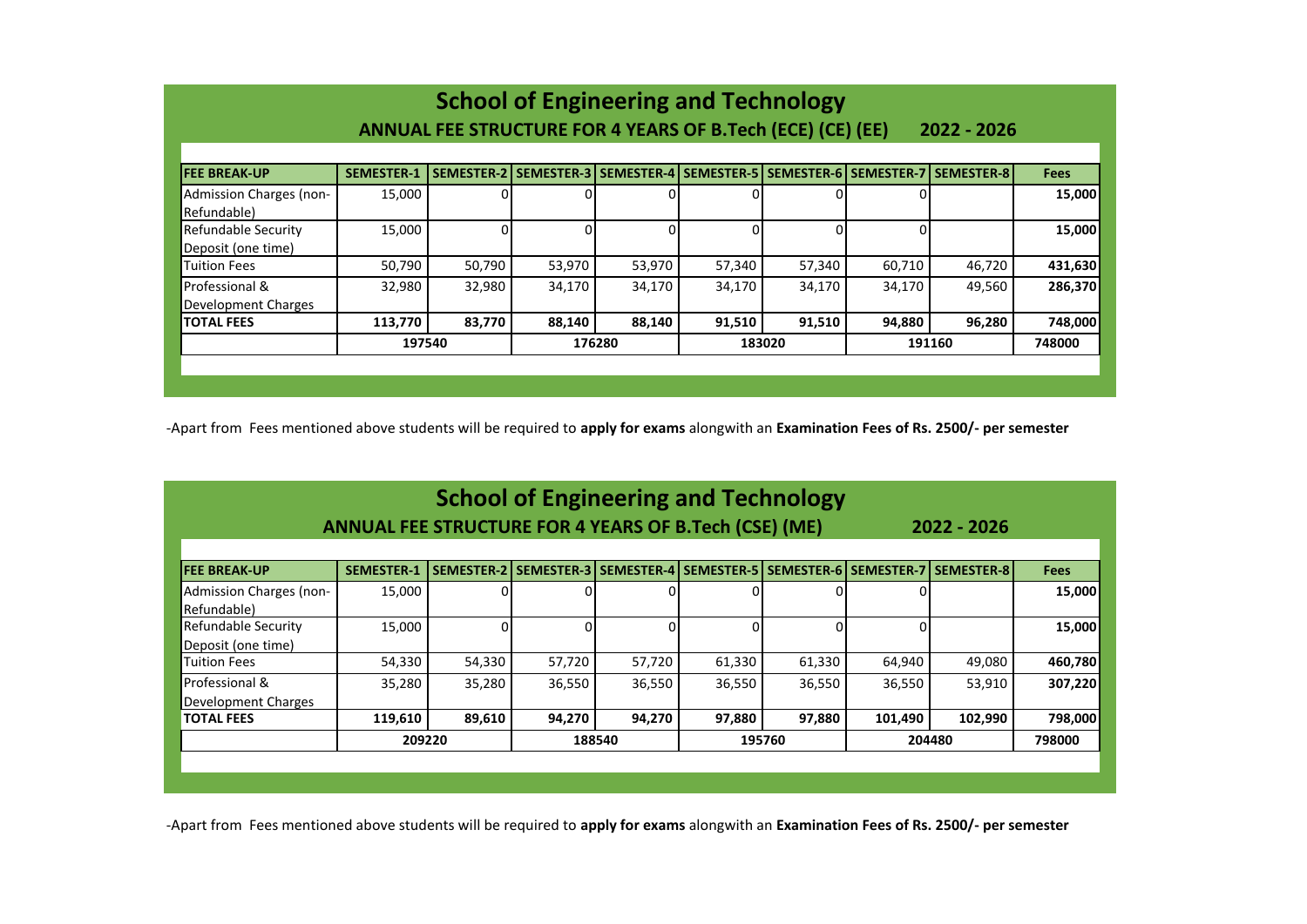## **School of Engineering and Technology**

 **ANNUAL FEE STRUCTURE FOR 2 YEARS OF M.Tech (CSE) (ME) (CE) 2022 - 2024**

| <b>FEE BREAK-UP</b>                    | <b>SEMESTER-1</b> | <b>SEMESTER-2</b> | <b>SEMESTER-3</b> | <b>SEMESTER-4</b> | <b>Fees</b> |
|----------------------------------------|-------------------|-------------------|-------------------|-------------------|-------------|
| Admission Charges (non-Refundable)     | 15,000            |                   |                   |                   | 15,000      |
| Refundable Security Deposit (one time) | 15,000            |                   |                   |                   | 15,000      |
| <b>Tuition Fess</b>                    | 27,500            | 27,500            | 30,000            |                   | 85,000      |
| Professional & Development Charges     | 21,560            | 25,560            | 30,060            | 54,070            | 131,250     |
| <b>TOTAL FEES</b>                      | 79,060            | 53,060            | 60,060            | 54,070            | 246,250     |
|                                        | 132,120           |                   | 114,130           |                   | 246,250     |
|                                        |                   |                   |                   |                   |             |

-Apart from Fees mentioned above students will be required to **apply for exams** alongwith an **Examination Fees of Rs. 2500/- per semester**